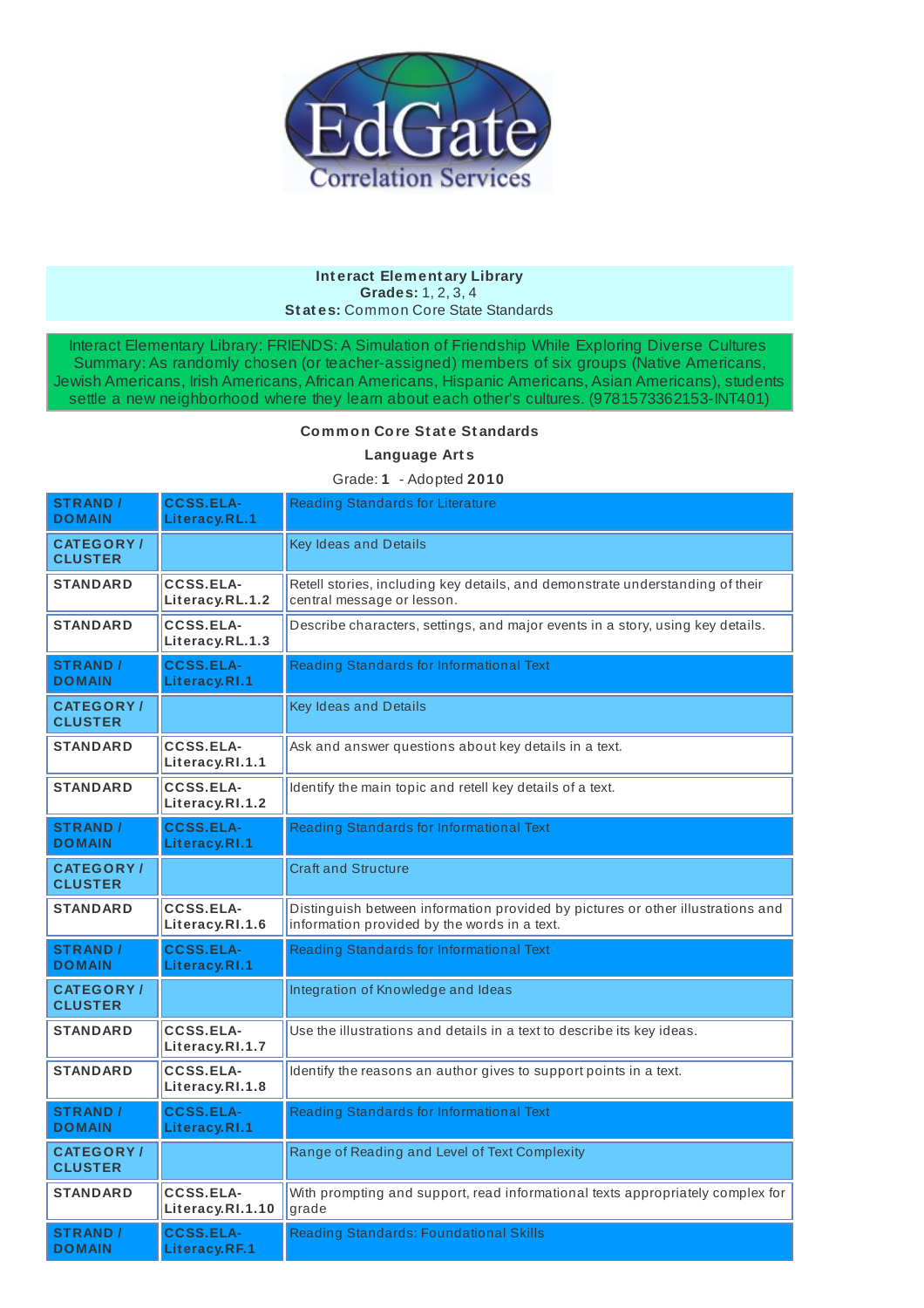| <b>CATEGORY/</b><br><b>CLUSTER</b>  |                                        | <b>Phonological Awareness</b>                                                                                                                                            |
|-------------------------------------|----------------------------------------|--------------------------------------------------------------------------------------------------------------------------------------------------------------------------|
| <b>STANDARD</b>                     | <b>CCSS.ELA-</b><br>Literacy.RF.1.2    | Demonstrate understanding of spoken words, syllables, and sounds (phonemes).                                                                                             |
| <b>EXPECTATION</b>                  | <b>CCSS.ELA-</b><br>Literacy.RF.1.2a   | Distinguish long from short vowel sounds in spoken single-syllable words.                                                                                                |
| <b>EXPECTATION</b>                  | <b>CCSS.ELA-</b><br>Literacy.RF.1.2b   | Orally produce single-syllable words by blending sounds (phonemes),<br>including consonant blends.                                                                       |
| <b>STRAND /</b><br><b>DOMAIN</b>    | <b>CCSS.ELA-</b><br>Literacy.RF.1      | Reading Standards: Foundational Skills                                                                                                                                   |
| <b>CATEGORY</b> /<br><b>CLUSTER</b> |                                        | <b>Phonics and Word Recognition</b>                                                                                                                                      |
| <b>STANDARD</b>                     | <b>CCSS.ELA-</b><br>Literacy.RF.1.3    | Know and apply grade-level phonics and word analysis skills in decoding words.                                                                                           |
| <b>EXPECTATION</b>                  | <b>CCSS.ELA-</b><br>Literacy.RF.1.3a   | Know the spelling-sound correspondences for common consonant digraphs.                                                                                                   |
| <b>EXPECTATION</b>                  | <b>CCSS.ELA-</b><br>Literacy.RF.1.3b   | Decode regularly spelled one-syllable words.                                                                                                                             |
| <b>STRAND /</b><br><b>DOMAIN</b>    | <b>CCSS.ELA-</b><br>Literacy.RF.1      | <b>Reading Standards: Foundational Skills</b>                                                                                                                            |
| <b>CATEGORY/</b><br><b>CLUSTER</b>  |                                        | Fluency                                                                                                                                                                  |
| <b>STANDARD</b>                     | <b>CCSS.ELA-</b><br>Literacy.RF.1.4    | Read with sufficient accuracy and fluency to support comprehension.                                                                                                      |
| <b>EXPECTATION</b>                  | <b>CCSS.ELA-</b><br>Literacy.RF.1.4a   | Read on-level text with purpose and understanding.                                                                                                                       |
| <b>EXPECTATION</b>                  | <b>CCSS.ELA-</b><br>Literacy. RF. 1.4b | Read on-level text orally with accuracy, appropriate rate, and expression on<br>successive readings.                                                                     |
| <b>STRAND /</b><br><b>DOMAIN</b>    | <b>CCSS.ELA-</b><br>Literacy.W.1       | <b>Writing Standards</b>                                                                                                                                                 |
| <b>CATEGORY/</b><br><b>CLUSTER</b>  |                                        | <b>Text Types and Purposes</b>                                                                                                                                           |
| <b>STANDARD</b>                     | <b>CCSS.ELA-</b><br>Literacy.W.1.2     | Write informative/explanatory texts in which they name a topic, supply some<br>facts about the topic, and provide some sense of closure.                                 |
| <b>STRAND /</b><br><b>DOMAIN</b>    | <b>CCSS.ELA-</b><br>Literacy. W.1      | <b>Writing Standards</b>                                                                                                                                                 |
| <b>CATEGORY/</b><br><b>CLUSTER</b>  |                                        | Production and Distribution of Writing                                                                                                                                   |
| <b>STANDARD</b>                     | <b>CCSS.ELA-</b><br>Literacy.W.1.5     | With guidance and support from adults, focus on a topic, respond to questions<br>and suggestions from peers, and add details to strengthen writing as needed.            |
| <b>STRAND /</b><br><b>DOMAIN</b>    | <b>CCSS.ELA-</b><br>Literacy.W.1       | <b>Writing Standards</b>                                                                                                                                                 |
| <b>CATEGORY/</b><br><b>CLUSTER</b>  |                                        | Research to Build and Present Knowledge                                                                                                                                  |
| <b>STANDARD</b>                     | CCSS.ELA-<br>Literacy.W.1.7            | Participate in shared research and writing projects (e.g., explore a number of<br>'how-to'' books on a given topic and use them to write a sequence of<br>instructions). |
| <b>STANDARD</b>                     | CCSS.ELA-<br>Literacy.W.1.8            | With guidance and support from adults, recall information from experiences or<br>gather information from provided sources to answer a question.                          |
| <b>STRAND /</b><br><b>DOMAIN</b>    | <b>CCSS.ELA-</b><br>Literacy.SL.1      | Speaking and Listening Standards                                                                                                                                         |
| <b>CATEGORY/</b><br><b>CLUSTER</b>  |                                        | <b>Comprehension and Collaboration</b>                                                                                                                                   |
| <b>STANDARD</b>                     | <b>CCSS.ELA-</b><br>Literacy.SL.1.1    | Participate in collaborative conversations with diverse partners about grade 1<br>topics and texts with peers and adults in small and larger groups.                     |
|                                     |                                        |                                                                                                                                                                          |
| <b>EXPECTATION</b>                  | <b>CCSS.ELA-</b><br>Literacy.SL.1.1a   | Follow agreed-upon rules for discussions (e.g., listening to others with care,<br>speaking one at a time about the topics and texts under discussion).                   |
| <b>EXPECTATION</b>                  | <b>CCSS.ELA-</b><br>Literacy.SL.1.1b   | Build on others' talk in conversations by responding to the comments of others<br>through multiple exchanges.                                                            |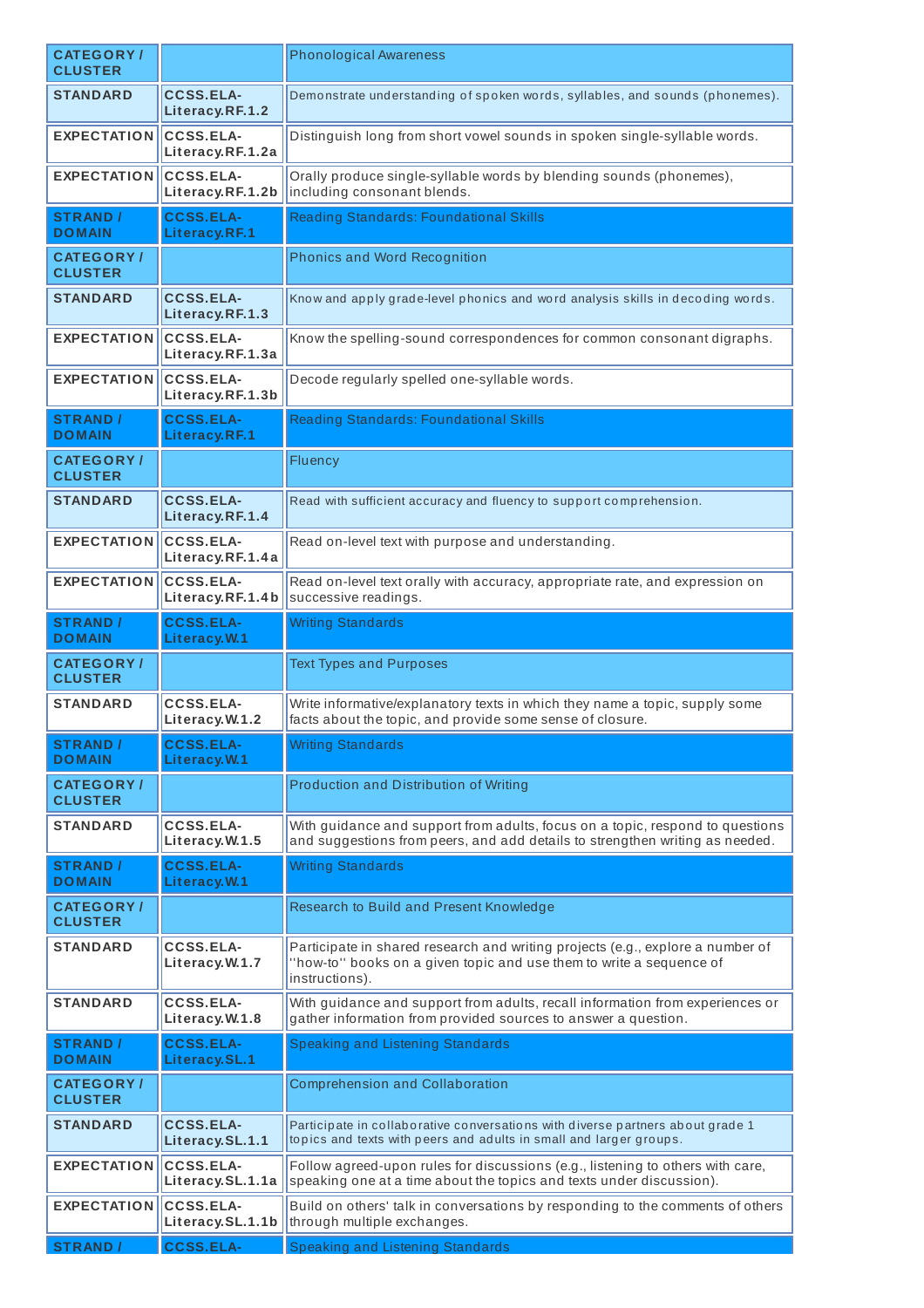| <b>DOMAIN</b>                     | Literacy.SL.1                       |                                                                                                                                                      |
|-----------------------------------|-------------------------------------|------------------------------------------------------------------------------------------------------------------------------------------------------|
| <b>CATEGORY</b><br><b>CLUSTER</b> |                                     | Comprehension and Collaboration                                                                                                                      |
| <b>STANDARD</b>                   | <b>CCSS.ELA-</b><br>Literacy.SL.1.2 | $\parallel$ Ask and answer questions about key details in a text read aloud or information $\parallel$<br>  presented orally or through other media. |

## Grade: **2** - Adopted **2010**

| <b>STRAND /</b><br><b>DOMAIN</b>   | <b>CCSS.ELA-</b><br>Literacy.RL.2    | <b>Reading Standards for Literature</b>                                                                                                                                                                                                             |
|------------------------------------|--------------------------------------|-----------------------------------------------------------------------------------------------------------------------------------------------------------------------------------------------------------------------------------------------------|
| <b>CATEGORY/</b><br><b>CLUSTER</b> |                                      | Key Ideas and Details                                                                                                                                                                                                                               |
| <b>STANDARD</b>                    | <b>CCSS.ELA-</b><br>Literacy.RL.2.1  | Ask and answer such questions as who, what, where, when, why, and how to<br>demonstrate understanding of key details in a text.                                                                                                                     |
| <b>STANDARD</b>                    | <b>CCSS.ELA-</b><br>Literacy.RL.2.2  | Recount stories, including fables and folktales from diverse cultures, and<br>determine their central message, lesson, or moral.                                                                                                                    |
| <b>STRAND /</b><br><b>DOMAIN</b>   | <b>CCSS.ELA-</b><br>Literacy.RL.2    | Reading Standards for Literature                                                                                                                                                                                                                    |
| <b>CATEGORY/</b><br><b>CLUSTER</b> |                                      | <b>Craft and Structure</b>                                                                                                                                                                                                                          |
| <b>STANDARD</b>                    | <b>CCSS.ELA-</b><br>Literacy.RL.2.5  | Describe the overall structure of a story, including describing how the<br>beginning introduces the story and the ending concludes the action.                                                                                                      |
| <b>STANDARD</b>                    | <b>CCSS.ELA-</b><br>Literacy.RL.2.6  | Acknowledge differences in the points of view of characters, including by<br>speaking in a different voice for each character when reading dialogue aloud.                                                                                          |
| <b>STRAND /</b><br><b>DOMAIN</b>   | <b>CCSS.ELA-</b><br>Literacy.RL.2    | Reading Standards for Literature                                                                                                                                                                                                                    |
| <b>CATEGORY/</b><br><b>CLUSTER</b> |                                      | Integration of Knowledge and Ideas                                                                                                                                                                                                                  |
| <b>STANDARD</b>                    | <b>CCSS.ELA-</b><br>Literacy.RL.2.7  | Use information gained from the illustrations and words in a print or digital text<br>to demonstrate understanding of its characters, setting, or plot.                                                                                             |
| <b>STRAND /</b><br><b>DOMAIN</b>   | <b>CCSS.ELA-</b><br>Literacy.RL.2    | <b>Reading Standards for Literature</b>                                                                                                                                                                                                             |
| <b>CATEGORY/</b><br><b>CLUSTER</b> |                                      | Range of Reading and Level of Text Complexity                                                                                                                                                                                                       |
| <b>STANDARD</b>                    | <b>CCSS.ELA-</b><br>Literacy.RL.2.10 | By the end of the year, read and comprehend literature, including stories and<br>poetry, in the grades 2-3 text complexity band proficiently, with scaffolding as<br>needed at the high end of the range.                                           |
| <b>STRAND /</b><br><b>DOMAIN</b>   | <b>CCSS.ELA-</b><br>Literacy.RI.2    | Reading Standards for Informational Text                                                                                                                                                                                                            |
| <b>CATEGORY/</b><br><b>CLUSTER</b> |                                      | <b>Key Ideas and Details</b>                                                                                                                                                                                                                        |
| <b>STANDARD</b>                    | <b>CCSS.ELA-</b><br>Literacy.RI.2.1  | Ask and answer such questions as who, what, where, when, why, and how to<br>demonstrate understanding of key details in a text.                                                                                                                     |
| <b>STANDARD</b>                    | <b>CCSS.ELA-</b><br>Literacy.RI.2.3  | Describe the connection between a series of historical events, scientific ideas or<br>concepts, or steps in technical procedures in a text.                                                                                                         |
| <b>STRAND /</b><br><b>DOMAIN</b>   | <b>CCSS.ELA-</b><br>Literacy.RI.2    | Reading Standards for Informational Text                                                                                                                                                                                                            |
| <b>CATEGORY/</b><br><b>CLUSTER</b> |                                      | Integration of Knowledge and Ideas                                                                                                                                                                                                                  |
| STANDARD                           | <b>CCSS.ELA-</b><br>Literacy.RI.2.8  | Describe how reasons support specific points the author makes in a text.                                                                                                                                                                            |
| <b>STRAND /</b><br><b>DOMAIN</b>   | <b>CCSS.ELA-</b><br>Literacy.RI.2    | Reading Standards for Informational Text                                                                                                                                                                                                            |
| <b>CATEGORY/</b><br><b>CLUSTER</b> |                                      | Range of Reading and Level of Text Complexity                                                                                                                                                                                                       |
| <b>STANDARD</b>                    | <b>CCSS.ELA-</b><br>Literacy.RI.2.10 | By the end of year, read and comprehend informational texts, including<br>history/social studies, science, and technical texts, in the grades 2-3 text<br>complexity band proficiently, with scaffolding as needed at the high end of the<br>range. |
| <b>STRAND /</b><br><b>DOMAIN</b>   | <b>CCSS.ELA-</b><br>Literacy.RF.2    | Reading Standards: Foundational Skills                                                                                                                                                                                                              |
| <b>CATEGORY/</b><br><b>CLUSTER</b> |                                      | <b>Phonics and Word Recognition</b>                                                                                                                                                                                                                 |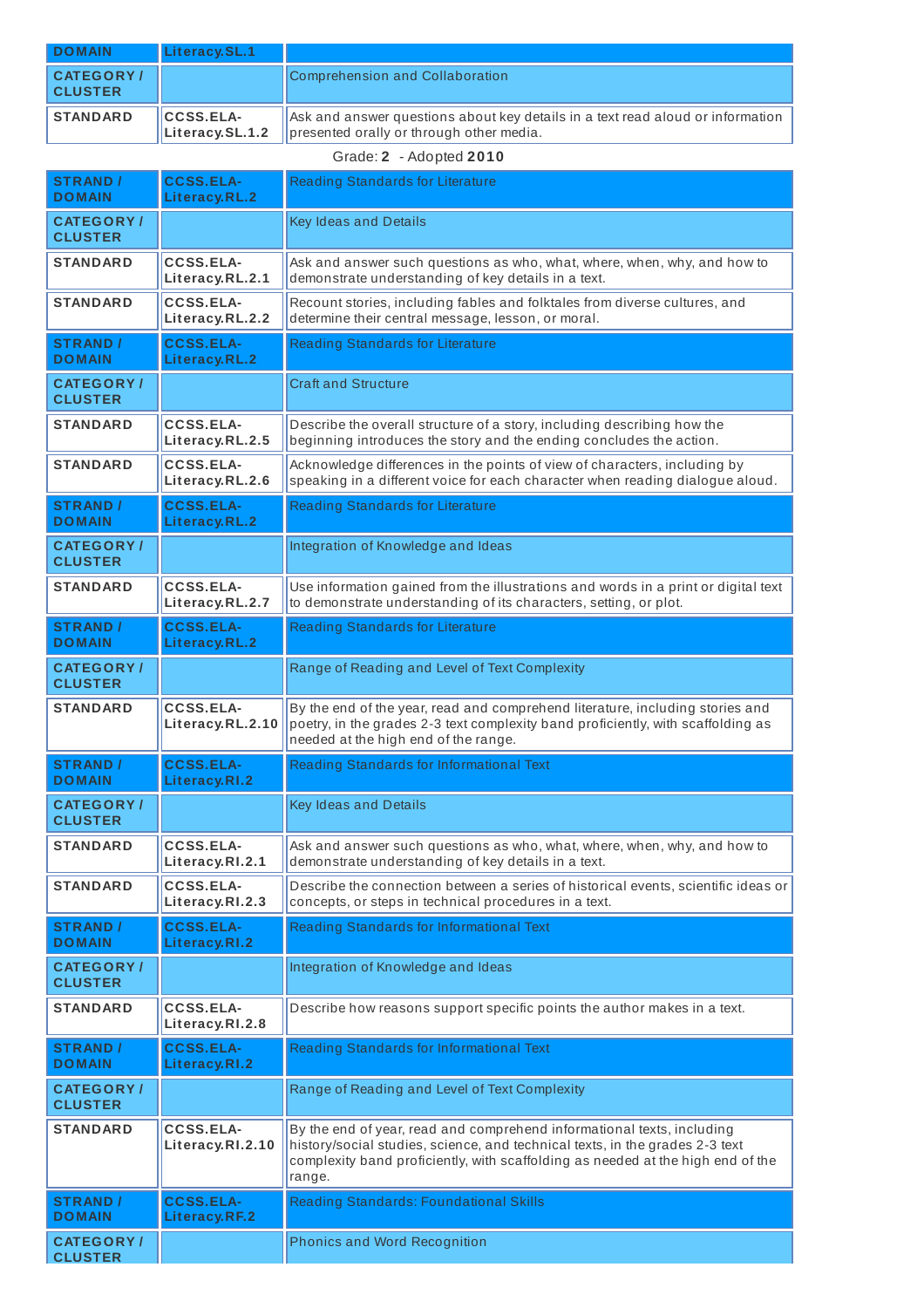| <b>STANDARD</b>                    | <b>CCSS.ELA-</b><br>Literacy.RF.2.3  | Know and apply grade-level phonics and word analysis skills in decoding words.                                                                                                                  |
|------------------------------------|--------------------------------------|-------------------------------------------------------------------------------------------------------------------------------------------------------------------------------------------------|
| <b>EXPECTATION</b>                 | <b>CCSS.ELA-</b><br>Literacy.RF.2.3a | Distinguish long and short vowels when reading regularly spelled one-syllable<br>words.                                                                                                         |
| <b>EXPECTATION</b>                 | <b>CCSS.ELA-</b><br>Literacy.RF.2.3e | Identify words with inconsistent but common spelling-sound correspondences.                                                                                                                     |
| <b>STRAND /</b><br><b>DOMAIN</b>   | <b>CCSS.ELA-</b><br>Literacy.RF.2    | <b>Reading Standards: Foundational Skills</b>                                                                                                                                                   |
| <b>CATEGORY/</b><br><b>CLUSTER</b> |                                      | Fluency                                                                                                                                                                                         |
| <b>STANDARD</b>                    | <b>CCSS.ELA-</b><br>Literacy.RF.2.4  | Read with sufficient accuracy and fluency to support comprehension.                                                                                                                             |
| <b>EXPECTATION</b>                 | <b>CCSS.ELA-</b><br>Literacy.RF.2.4a | Read on-level text with purpose and understanding.                                                                                                                                              |
| <b>EXPECTATION</b>                 | <b>CCSS.ELA-</b><br>Literacy.RF.2.4b | Read on-level text orally with accuracy, appropriate rate, and expression on<br>successive readings.                                                                                            |
| <b>STRAND /</b><br><b>DOMAIN</b>   | <b>CCSS.ELA-</b><br>Literacy.W.2     | <b>Writing Standards</b>                                                                                                                                                                        |
| <b>CATEGORY/</b><br><b>CLUSTER</b> |                                      | <b>Text Types and Purposes</b>                                                                                                                                                                  |
| <b>STANDARD</b>                    | <b>CCSS.ELA-</b><br>Literacy.W.2.2   | Write informative/explanatory texts in which they introduce a topic, use facts<br>and definitions to develop points, and provide a concluding statement or<br>section.                          |
| <b>STRAND /</b><br><b>DOMAIN</b>   | <b>CCSS.ELA-</b><br>Literacy.W.2     | <b>Writing Standards</b>                                                                                                                                                                        |
| <b>CATEGORY/</b><br><b>CLUSTER</b> |                                      | Production and Distribution of Writing                                                                                                                                                          |
| <b>STANDARD</b>                    | <b>CCSS.ELA-</b><br>Literacy.W.2.5   | With guidance and support from adults and peers, focus on a topic and<br>strengthen writing as needed by revising and editing.                                                                  |
| <b>STRAND /</b><br><b>DOMAIN</b>   | <b>CCSS.ELA-</b><br>Literacy.W.2     | <b>Writing Standards</b>                                                                                                                                                                        |
| <b>CATEGORY/</b><br><b>CLUSTER</b> |                                      | Research to Build and Present Knowledge                                                                                                                                                         |
| <b>STANDARD</b>                    | <b>CCSS.ELA-</b>                     | Participate in shared research and writing projects (e.g., read a number of<br>books on a single topic to produce a report; record science observations).                                       |
|                                    | Literacy.W.2.7                       |                                                                                                                                                                                                 |
| <b>STRAND /</b><br><b>DOMAIN</b>   | <b>CCSS.ELA-</b><br>Literacy.SL.2    | <b>Speaking and Listening Standards</b>                                                                                                                                                         |
| <b>CATEGORY/</b><br><b>CLUSTER</b> |                                      | <b>Comprehension and Collaboration</b>                                                                                                                                                          |
| <b>STANDARD</b>                    | <b>CCSS.ELA-</b><br>Literacy.SL.2.1  | Participate in collaborative conversations with diverse partners about grade 2<br>topics and texts with peers and adults in small and larger groups.                                            |
| <b>EXPECTATION</b>                 | <b>CCSS.ELA-</b><br>Literacy.SL.2.1a | Follow agreed-upon rules for discussions (e.g., gaining the floor in respectful<br>ways, listening to others with care, speaking one at a time about the topics and<br>texts under discussion). |
| <b>EXPECTATION</b>                 | <b>CCSS.ELA-</b><br>Literacy.SL.2.1b | Build on others' talk in conversations by linking their comments to the remarks<br>of others.                                                                                                   |
| <b>EXPECTATION</b>                 | <b>CCSS.ELA-</b><br>Literacy.SL.2.1c | Ask for clarification and further explanation as needed about the topics and<br>texts under discussion.                                                                                         |
| <b>STRAND /</b><br><b>DOMAIN</b>   | <b>CCSS.ELA-</b><br>Literacy.SL.2    | <b>Speaking and Listening Standards</b>                                                                                                                                                         |
| <b>CATEGORY/</b><br><b>CLUSTER</b> |                                      | <b>Comprehension and Collaboration</b>                                                                                                                                                          |
| <b>STANDARD</b>                    | <b>CCSS.ELA-</b><br>Literacy.SL.2.2  | Recount or describe key ideas or details from a text read aloud or information<br>presented orally or through other media.                                                                      |
| <b>STRAND /</b>                    | <b>CCSS FLA-</b>                     | Grade: 3 - Adopted 2010<br>Reading Standards for Literature                                                                                                                                     |

**CLUSTER** 

| <b>STRAND</b><br><b>DOMAIN</b>      | <b>CCSS.ELA-</b><br>Literacy.RL.3 | Reading Standards for Literature                                           |
|-------------------------------------|-----------------------------------|----------------------------------------------------------------------------|
| <b>CATEGORY /</b><br><b>CLUSTER</b> |                                   | Key Ideas and Details                                                      |
| <b>STANDARD</b>                     | <b>ICCSS.ELA-</b>                 | Ask and answer questions to demonstrate understanding of a text, referring |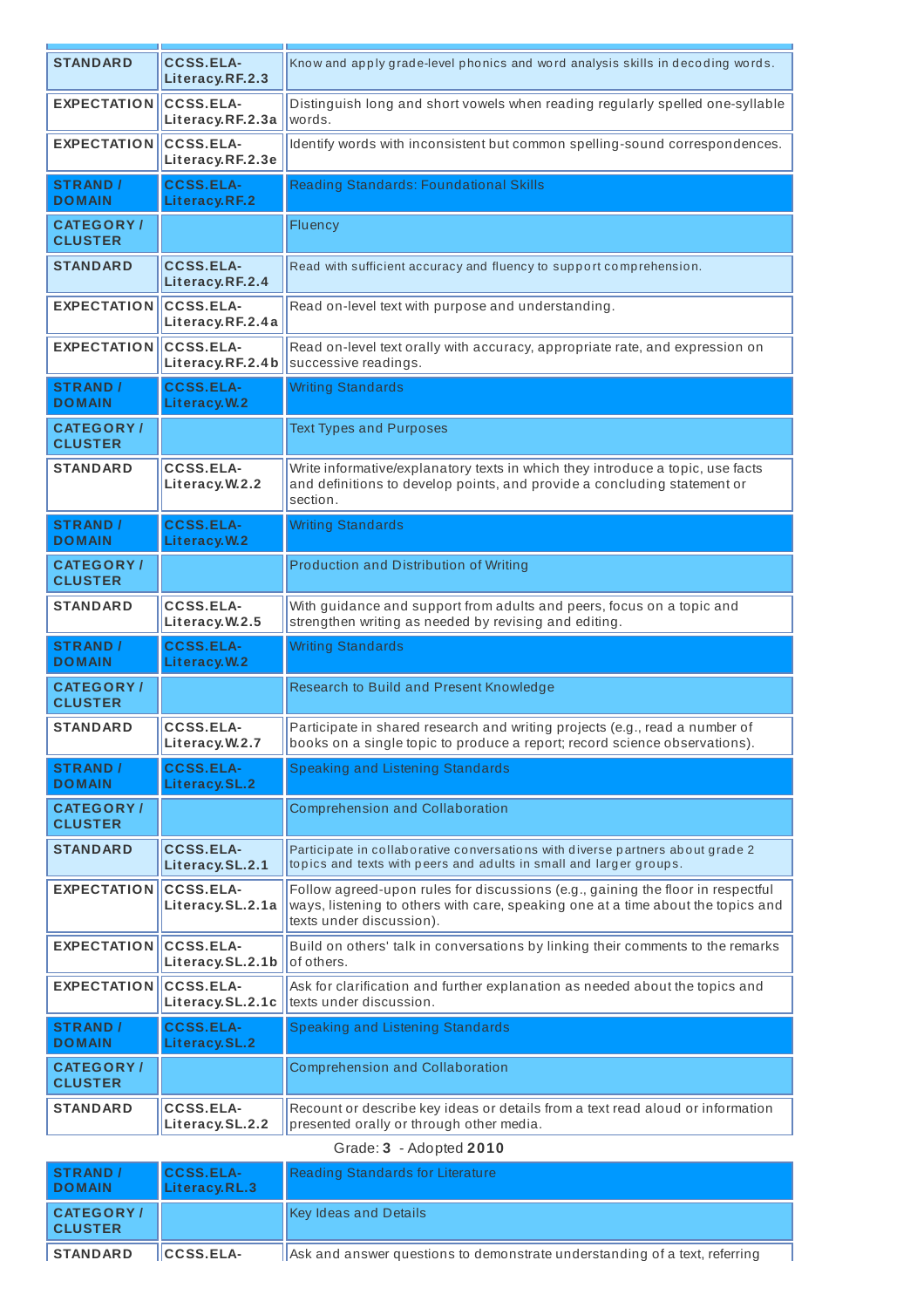|                                    | Literacy.RL.3.1                      | explicitly to the text as the basis for the answers.                                                                                                                                                                             |
|------------------------------------|--------------------------------------|----------------------------------------------------------------------------------------------------------------------------------------------------------------------------------------------------------------------------------|
| STANDARD                           | <b>CCSS.ELA-</b><br>Literacy.RL.3.2  | Recount stories, including fables, folktales, and myths from diverse cultures;<br>determine the central message, lesson, or moral and explain how it is conveyed<br>through key details in the text.                             |
| <b>STRAND /</b><br><b>DOMAIN</b>   | <b>CCSS.ELA-</b><br>Literacy.RL.3    | <b>Reading Standards for Literature</b>                                                                                                                                                                                          |
| <b>CATEGORY/</b><br><b>CLUSTER</b> |                                      | <b>Craft and Structure</b>                                                                                                                                                                                                       |
| STANDARD                           | <b>CCSS.ELA-</b><br>Literacy.RL.3.5  | Refer to parts of stories, dramas, and poems when writing or speaking about a<br>text, using terms such as chapter, scene, and stanza; describe how each<br>successive part builds on earlier sections.                          |
| <b>STRAND /</b><br><b>DOMAIN</b>   | <b>CCSS.ELA-</b><br>Literacy.RL.3    | Reading Standards for Literature                                                                                                                                                                                                 |
| <b>CATEGORY/</b><br><b>CLUSTER</b> |                                      | Range of Reading and Level of Text Complexity                                                                                                                                                                                    |
| <b>STANDARD</b>                    | <b>CCSS.ELA-</b><br>Literacy.RL.3.10 | By the end of the year, read and comprehend literature, including stories,<br>dramas, and poetry, at the high end of the grades 2-3 text complexity band<br>independently and proficiently.                                      |
| <b>STRAND /</b><br><b>DOMAIN</b>   | <b>CCSS.ELA-</b><br>Literacy.RI.3    | Reading Standards for Informational Text                                                                                                                                                                                         |
| <b>CATEGORY/</b><br><b>CLUSTER</b> |                                      | Key Ideas and Details                                                                                                                                                                                                            |
| <b>STANDARD</b>                    | <b>CCSS.ELA-</b><br>Literacy.RI.3.1  | Ask and answer questions to demonstrate understanding of a text, referring<br>explicitly to the text as the basis for the answers.                                                                                               |
| <b>STANDARD</b>                    | <b>CCSS.ELA-</b><br>Literacy.RI.3.2  | Determine the main idea of a text; recount the key details and explain how they<br>support the main idea.                                                                                                                        |
| <b>STANDARD</b>                    | <b>CCSS.ELA-</b><br>Literacy.RI.3.3  | Describe the relationship between a series of historical events, scientific ideas<br>or concepts, or steps in technical procedures in a text, using language that<br>pertains to time, sequence, and cause/effect.               |
| <b>STRAND /</b><br><b>DOMAIN</b>   | <b>CCSS.ELA-</b><br>Literacy.RI.3    | Reading Standards for Informational Text                                                                                                                                                                                         |
| <b>CATEGORY/</b><br><b>CLUSTER</b> |                                      | Range of Reading and Level of Text Complexity                                                                                                                                                                                    |
| <b>STANDARD</b>                    | <b>CCSS.ELA-</b><br>Literacy.RI.3.10 | By the end of the year, read and comprehend informational texts, including<br>history/social studies, science, and technical texts, at the high end of the                                                                       |
|                                    |                                      | grades 2-3 text complexity band independently and proficiently.                                                                                                                                                                  |
| <b>STRAND /</b><br><b>DOMAIN</b>   | <b>CCSS.ELA-</b><br>Literacy.RF.3    | Reading Standards: Foundational Skills                                                                                                                                                                                           |
| <b>CATEGORY/</b><br><b>CLUSTER</b> |                                      | Fluency                                                                                                                                                                                                                          |
| <b>STANDARD</b>                    | <b>CCSS.ELA-</b><br>Literacy.RF.3.4  | Read with sufficient accuracy and fluency to support comprehension.                                                                                                                                                              |
| <b>EXPECTATION</b>                 | <b>CCSS.ELA-</b><br>Literacy.RF.3.4a | Read on-level text with purpose and understanding.                                                                                                                                                                               |
| <b>STRAND /</b><br><b>DOMAIN</b>   | <b>CCSS.ELA-</b><br>Literacy. W.3    | <b>Writing Standards</b>                                                                                                                                                                                                         |
| <b>CATEGORY/</b><br><b>CLUSTER</b> |                                      | <b>Text Types and Purposes</b>                                                                                                                                                                                                   |
| <b>STANDARD</b>                    | <b>CCSS.ELA-</b><br>Literacy.W.3.2   | Write informative/explanatory texts to examine a topic and convey ideas and<br>information clearly.                                                                                                                              |
| <b>EXPECTATION</b>                 | <b>CCSS.ELA-</b><br>Literacy.W.3.2b  | Develop the topic with facts, definitions, and details.                                                                                                                                                                          |
| <b>STRAND /</b><br><b>DOMAIN</b>   | <b>CCSS.ELA-</b><br>Literacy.W.3     | <b>Writing Standards</b>                                                                                                                                                                                                         |
| <b>CATEGORY/</b><br><b>CLUSTER</b> |                                      | <b>Production and Distribution of Writing</b>                                                                                                                                                                                    |
| <b>STANDARD</b>                    | <b>CCSS.ELA-</b><br>Literacy.W.3.4   | With guidance and support from adults, produce writing in which the<br>development and organization are appropriate to task and purpose. (Grade-<br>specific expectations for writing types are defined in standards 1-3 above.) |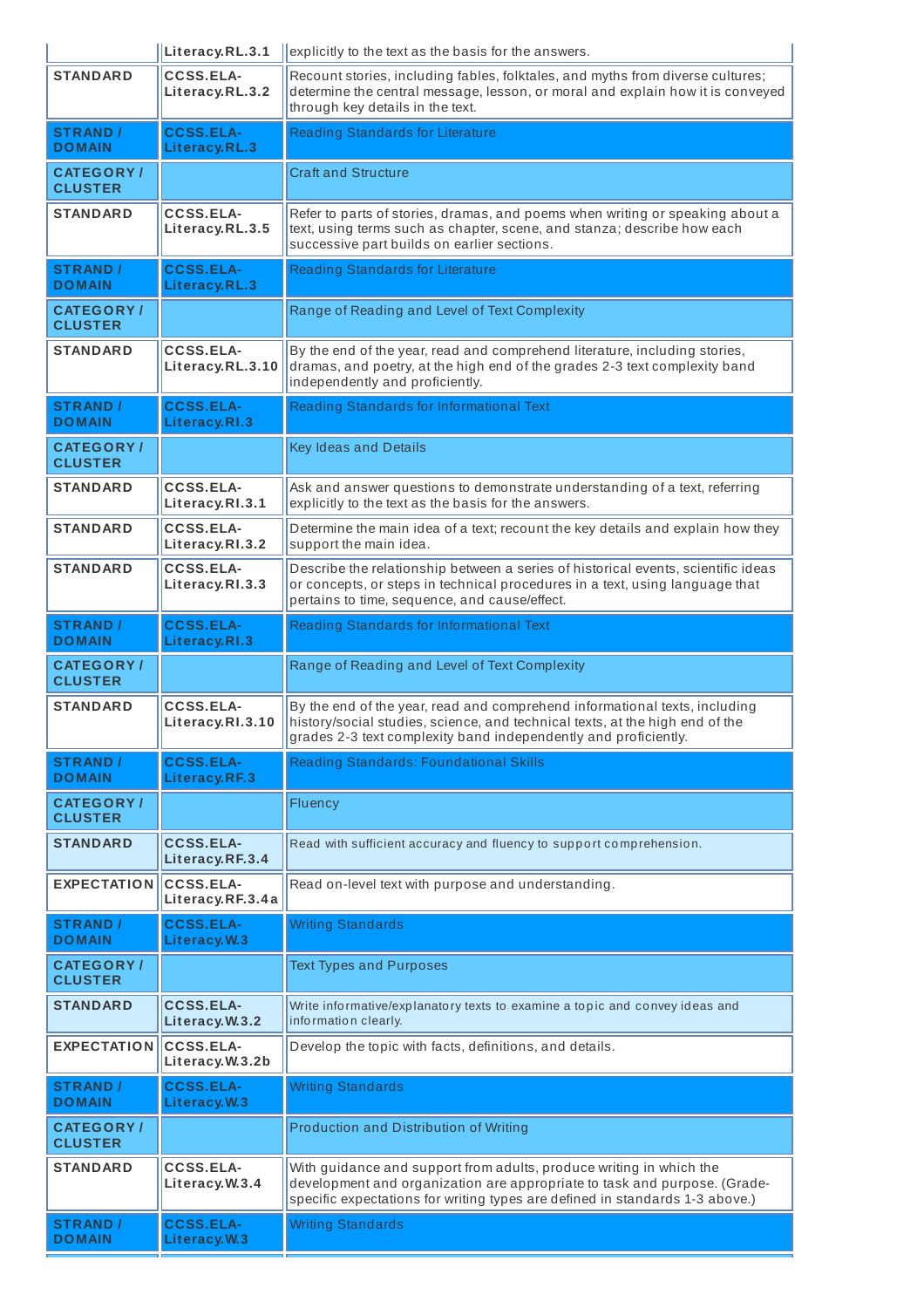| <b>CATEGORY/</b><br><b>CLUSTER</b> |                                      | Research to Build and Present Knowledge                                                                                                                                                                                     |
|------------------------------------|--------------------------------------|-----------------------------------------------------------------------------------------------------------------------------------------------------------------------------------------------------------------------------|
| <b>STANDARD</b>                    | CCSS.ELA-<br>Literacy.W.3.7          | Conduct short research projects that build knowledge about a topic.                                                                                                                                                         |
| <b>STANDARD</b>                    | <b>CCSS.ELA-</b><br>Literacy.W.3.8   | Recall information from experiences or gather information from print and digital<br>sources; take brief notes on sources and sort evidence into provided<br>categories.                                                     |
| <b>STRAND</b> /<br><b>DOMAIN</b>   | <b>CCSS.ELA-</b><br>Literacy. W.3    | <b>Writing Standards</b>                                                                                                                                                                                                    |
| <b>CATEGORY/</b><br><b>CLUSTER</b> |                                      | Range of Writing                                                                                                                                                                                                            |
| <b>STANDARD</b>                    | <b>CCSS.ELA-</b><br>Literacy.W.3.10  | Write routinely over extended time frames (time for research, reflection, and<br>revision) and shorter time frames (a single sitting or a day or two) for a range of<br>discipline-specific tasks, purposes, and audiences. |
| <b>STRAND /</b><br><b>DOMAIN</b>   | <b>CCSS.ELA-</b><br>Literacy.SL.3    | Speaking and Listening Standards                                                                                                                                                                                            |
| <b>CATEGORY/</b><br><b>CLUSTER</b> |                                      | <b>Comprehension and Collaboration</b>                                                                                                                                                                                      |
| <b>STANDARD</b>                    | <b>CCSS.ELA-</b><br>Literacy.SL.3.1  | Engage effectively in a range of collaborative discussions (one-on-one, in groups,<br>and teacher-led) with diverse partners on grade 3 topics and texts, building on<br>others' ideas and expressing their own clearly.    |
| <b>EXPECTATION</b>                 | CCSS.ELA-<br>Literacy.SL.3.1a        | Come to discussions prepared, having read or studied required material;<br>explicitly draw on that preparation and other information known about the topic<br>to explore ideas under discussion.                            |
| <b>EXPECTATION</b>                 | <b>CCSS.ELA-</b><br>Literacy.SL.3.1b | Follow agreed-upon rules for discussions (e.g., gaining the floor in respectful<br>ways, listening to others with care, speaking one at a time about the topics and<br>texts under discussion).                             |
| <b>EXPECTATION</b>                 | <b>CCSS.ELA-</b><br>Literacy.SL.3.1c | Ask questions to check understanding of information presented, stay on topic,<br>and link their comments to the remarks of others.                                                                                          |
| <b>EXPECTATION</b>                 | <b>CCSS.ELA-</b><br>Literacy.SL.3.1d | Explain their own ideas and understanding in light of the discussion.                                                                                                                                                       |
| <b>STRAND</b> /<br><b>DOMAIN</b>   | <b>CCSS.ELA-</b><br>Literacy.SL.3    | <b>Speaking and Listening Standards</b>                                                                                                                                                                                     |
| <b>CATEGORY/</b><br><b>CLUSTER</b> |                                      | <b>Comprehension and Collaboration</b>                                                                                                                                                                                      |
| <b>STANDARD</b>                    | <b>CCSS.ELA-</b><br>Literacy.SL.3.2  | Determine the main ideas and supporting details of a text read aloud or<br>information presented in diverse media and formats, including visually,<br>quantitatively, and orally.                                           |
| <b>STRAND</b> /<br><b>DOMAIN</b>   | <b>CCSS.ELA-</b><br>Literacy.SL.3    | <b>Speaking and Listening Standards</b>                                                                                                                                                                                     |
| <b>CATEGORY/</b><br><b>CLUSTER</b> |                                      | Presentation of Knowledge and Ideas                                                                                                                                                                                         |
| <b>STANDARD</b>                    | <b>CCSS.ELA-</b><br>Literacy.SL.3.5  | Create engaging audio recordings of stories or poems that demonstrate fluid<br>reading at an understandable pace; add visual displays when appropriate to<br>emphasize or enhance certain facts or details.                 |

Grade: **4** - Adopted **2010**

| <b>STRAND</b> /<br><b>DOMAIN</b>    | <b>CCSS.ELA-</b><br>Literacy.RL.4 | Reading Standards for Literature                                                                                                                                                                                   |
|-------------------------------------|-----------------------------------|--------------------------------------------------------------------------------------------------------------------------------------------------------------------------------------------------------------------|
| <b>CATEGORY</b> /<br><b>CLUSTER</b> |                                   | <b>Key Ideas and Details</b>                                                                                                                                                                                       |
| <b>STANDARD</b>                     | CCSS.ELA-<br>Literacy.RL.4.1      | Refer to details and examples in a text when explaining what the text says<br>explicitly and when drawing inferences from the text.                                                                                |
| <b>STANDARD</b>                     | CCSS.ELA-<br>Literacy.RL.4.2      | Determine a theme of a story, drama, or poem from details in the text; summarize<br>the text.                                                                                                                      |
| <b>STRAND</b> /<br><b>DOMAIN</b>    | <b>CCSS.ELA-</b><br>Literacy.RL.4 | <b>Reading Standards for Literature</b>                                                                                                                                                                            |
| <b>CATEGORY/</b><br><b>CLUSTER</b>  |                                   | Range of Reading and Level of Text Complexity                                                                                                                                                                      |
| <b>STANDARD</b>                     | CCSS.ELA-<br>Literacy.RL.4.10     | By the end of the year, read and comprehend literature, including stories,<br>dramas, and poetry, in the grades 4-5 text complexity band proficiently, with<br>scaffolding as needed at the high end of the range. |
| <b>STRAND /</b>                     | <b>CCSS.ELA-</b>                  | Reading Standards for Informational Text                                                                                                                                                                           |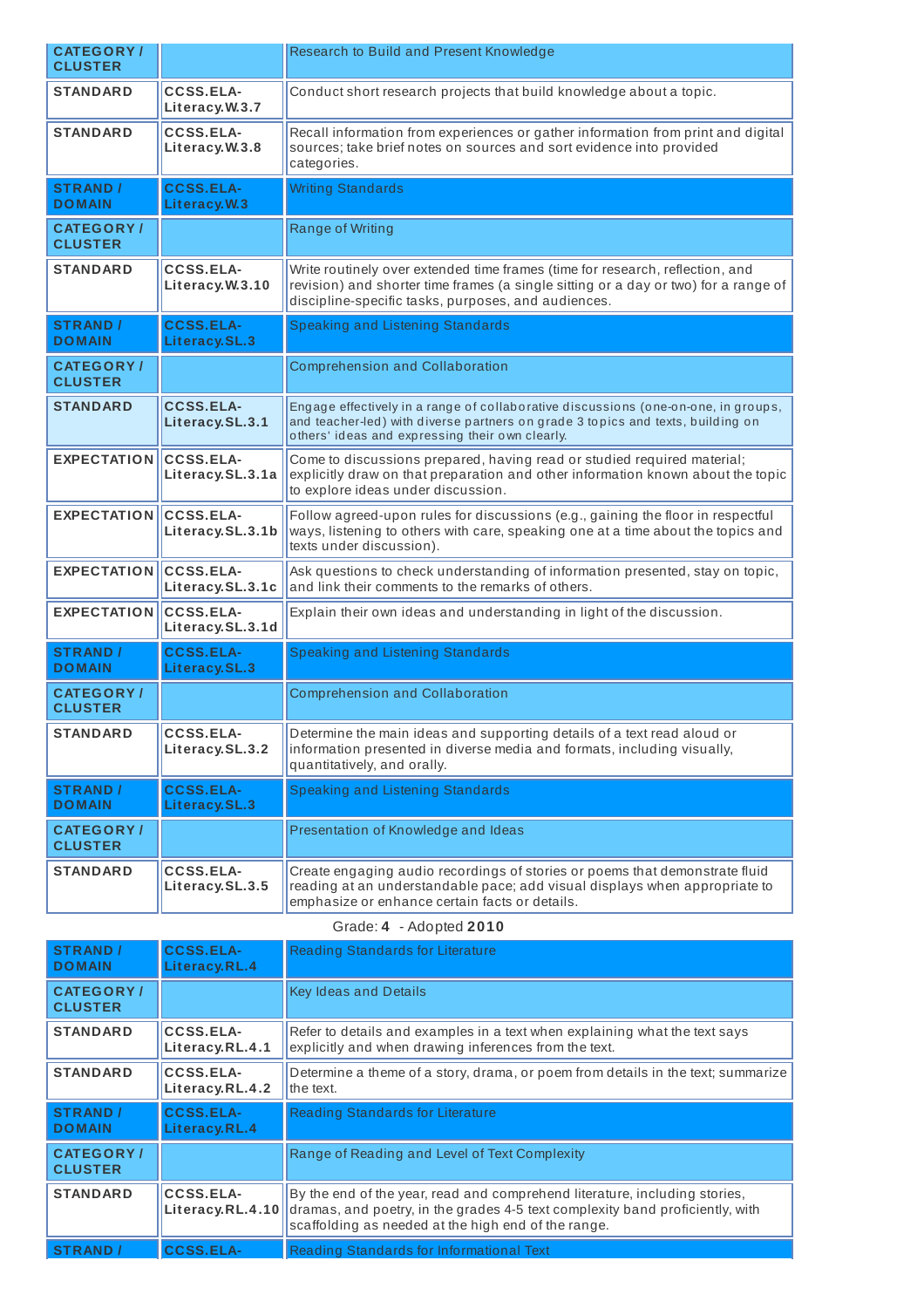| <b>DOMAIN</b>                      | Literacy.RI.4                        |                                                                                                                                                                                                                                                     |
|------------------------------------|--------------------------------------|-----------------------------------------------------------------------------------------------------------------------------------------------------------------------------------------------------------------------------------------------------|
| <b>CATEGORY/</b><br><b>CLUSTER</b> |                                      | Key Ideas and Details                                                                                                                                                                                                                               |
| <b>STANDARD</b>                    | <b>CCSS.ELA-</b><br>Literacy.RI.4.1  | Refer to details and examples in a text when explaining what the text says<br>explicitly and when drawing inferences from the text.                                                                                                                 |
| <b>STANDARD</b>                    | <b>CCSS.ELA-</b><br>Literacy.RI.4.2  | Determine the main idea of a text and explain how it is supported by key details;<br>summarize the text.                                                                                                                                            |
| <b>STANDARD</b>                    | CCSS.ELA-<br>Literacy.RI.4.3         | Explain events, procedures, ideas, or concepts in a historical, scientific, or<br>technical text, including what happened and why, based on specific information<br>in the text.                                                                    |
| <b>STRAND /</b><br><b>DOMAIN</b>   | <b>CCSS.ELA-</b><br>Literacy.RI.4    | Reading Standards for Informational Text                                                                                                                                                                                                            |
| <b>CATEGORY/</b><br><b>CLUSTER</b> |                                      | Integration of Knowledge and Ideas                                                                                                                                                                                                                  |
| <b>STANDARD</b>                    | <b>CCSS.ELA-</b><br>Literacy.RI.4.8  | Explain how an author uses reasons and evidence to support particular points<br>in a text.                                                                                                                                                          |
| <b>STRAND /</b><br><b>DOMAIN</b>   | <b>CCSS.ELA-</b><br>Literacy.RI.4    | Reading Standards for Informational Text                                                                                                                                                                                                            |
| <b>CATEGORY/</b><br><b>CLUSTER</b> |                                      | Range of Reading and Level of Text Complexity                                                                                                                                                                                                       |
| <b>STANDARD</b>                    | <b>CCSS.ELA-</b><br>Literacy.RI.4.10 | By the end of year, read and comprehend informational texts, including<br>history/social studies, science, and technical texts, in the grades 4-5 text<br>complexity band proficiently, with scaffolding as needed at the high end of the<br>range. |
| <b>STRAND /</b><br><b>DOMAIN</b>   | <b>CCSS.ELA-</b><br>Literacy.RF.4    | <b>Reading Standards: Foundational Skills</b>                                                                                                                                                                                                       |
| <b>CATEGORY/</b><br><b>CLUSTER</b> |                                      | Fluency                                                                                                                                                                                                                                             |
| <b>STANDARD</b>                    | <b>CCSS.ELA-</b><br>Literacy.RF.4.4  | Read with sufficient accuracy and fluency to support comprehension.                                                                                                                                                                                 |
| <b>EXPECTATION</b>                 | <b>CCSS.ELA-</b><br>Literacy.RF.4.4a | Read on-level text with purpose and understanding.                                                                                                                                                                                                  |
| <b>STRAND /</b><br><b>DOMAIN</b>   | <b>CCSS.ELA-</b><br>Literacy.W.4     | <b>Writing Standards</b>                                                                                                                                                                                                                            |
| <b>CATEGORY/</b><br><b>CLUSTER</b> |                                      | <b>Text Types and Purposes</b>                                                                                                                                                                                                                      |
| <b>STANDARD</b>                    | <b>CCSS.ELA-</b><br>Literacy.W.4.2   | Write informative/explanatory texts to examine a topic and convey ideas and<br>information clearly.                                                                                                                                                 |
| <b>EXPECTATION</b>                 | <b>CCSS.ELA-</b><br>Literacy.W.4.2b  | Develop the topic with facts, definitions, concrete details, quotations, or other<br>information and examples related to the topic.                                                                                                                 |
| <b>STRAND /</b><br><b>DOMAIN</b>   | <b>CCSS.ELA-</b><br>Literacy. W.4    | <b>Writing Standards</b>                                                                                                                                                                                                                            |
| <b>CATEGORY/</b><br><b>CLUSTER</b> |                                      | Production and Distribution of Writing                                                                                                                                                                                                              |
| <b>STANDARD</b>                    | <b>CCSS.ELA-</b><br>Literacy.W.4.4   | Produce clear and coherent writing in which the development and organization<br>are appropriate to task, purpose, and audience. (Grade-specific expectations<br>for writing types are defined in standards 1-3 above.)                              |
| <b>STRAND /</b><br><b>DOMAIN</b>   | <b>CCSS.ELA-</b><br>Literacy. W.4    | <b>Writing Standards</b>                                                                                                                                                                                                                            |
| <b>CATEGORY/</b><br><b>CLUSTER</b> |                                      | Research to Build and Present Knowledge                                                                                                                                                                                                             |
| <b>STANDARD</b>                    | <b>CCSS.ELA-</b><br>Literacy.W.4.7   | Conduct short research projects that build knowledge through investigation of<br>different aspects of a topic.                                                                                                                                      |
| <b>STANDARD</b>                    | <b>CCSS.ELA-</b><br>Literacy.W.4.8   | Recall relevant information from experiences or gather relevant information from<br>print and digital sources; take notes and categorize information, and provide a<br>list of sources.                                                             |
| <b>STRAND /</b><br><b>DOMAIN</b>   | <b>CCSS.ELA-</b><br>Literacy.W.4     | <b>Writing Standards</b>                                                                                                                                                                                                                            |
| <b>CATEGORY/</b><br><b>CLUSTER</b> |                                      | Research to Build and Present Knowledge                                                                                                                                                                                                             |
| <b>STANDARD</b>                    | <b>CCSS.ELA-</b>                     | Draw evidence from literary or informational texts to support analysis, reflection,                                                                                                                                                                 |